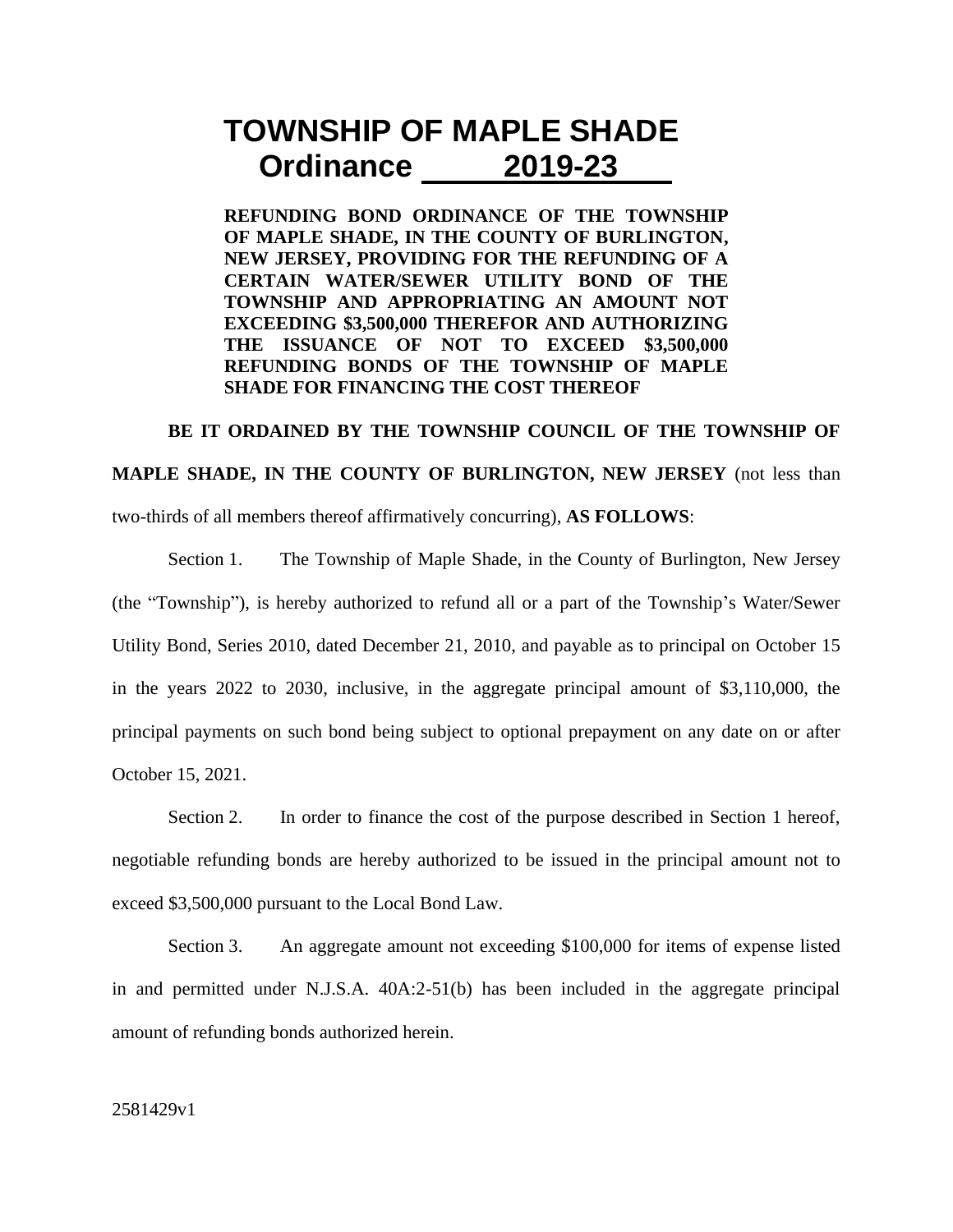Section 4. The purpose of the refunding is to provide for savings in the debt service payable by the Township with respect to its outstanding obligations.

Section 5. The full faith and credit of the Township are hereby pledged to the punctual payment of the principal of and the interest on the obligations authorized by this refunding bond ordinance. The obligations shall be direct, unlimited obligations of the Township, and the Township shall be obligated to levy ad valorem taxes upon all the taxable property within the Township for the payment of the obligations and the interest thereon without limitation of rate or amount.

Section 6. This refunding bond ordinance shall take effect twenty (20) days after the first publication thereof after final adoption, as provided by the Local Bond Law.

| <b>COUNCIL</b> | <b>MOTION</b> | <b>SECOND</b> | <b>AYES</b> | <b>NAYS</b> | <b>ABSTAIN</b> | <b>ABSENT</b> |
|----------------|---------------|---------------|-------------|-------------|----------------|---------------|
| Manchello      |               |               |             |             |                |               |
| <b>Nunes</b>   |               | x             |             |             |                |               |
| Volpe          |               |               |             |             |                |               |
| Wiest          |               |               |             |             |                |               |
| Kauffman       |               |               |             |             |                |               |

Introduction: November 14, 2019

#### **CERTIFICATION**

I hereby certify the foregoing to be a true copy of an Ordinance adopted by the Maple Shade Township Council at a meeting held on December 5, 2019.

Andrea T. McVeigh, Township Clerk

 $\overline{\phantom{a}}$  ,  $\overline{\phantom{a}}$  ,  $\overline{\phantom{a}}$  ,  $\overline{\phantom{a}}$  ,  $\overline{\phantom{a}}$  ,  $\overline{\phantom{a}}$  ,  $\overline{\phantom{a}}$  ,  $\overline{\phantom{a}}$  ,  $\overline{\phantom{a}}$  ,  $\overline{\phantom{a}}$  ,  $\overline{\phantom{a}}$  ,  $\overline{\phantom{a}}$  ,  $\overline{\phantom{a}}$  ,  $\overline{\phantom{a}}$  ,  $\overline{\phantom{a}}$  ,  $\overline{\phantom{a}}$ 

| $1$ Republic December 9, $2017$ |        |               |             |             |                |               |  |  |  |  |
|---------------------------------|--------|---------------|-------------|-------------|----------------|---------------|--|--|--|--|
| COUNCIL                         | MOTION | <b>SECOND</b> | <b>AYES</b> | <b>NAYS</b> | <b>ABSTAIN</b> | <b>ABSENT</b> |  |  |  |  |
| Manchello                       |        | Δ             | л           |             |                |               |  |  |  |  |
| <b>Nunes</b>                    | X      |               |             |             |                |               |  |  |  |  |
| Volpe                           |        |               |             |             |                |               |  |  |  |  |
| Wiest                           |        |               |             |             |                |               |  |  |  |  |
| Kauffman                        |        |               |             |             |                |               |  |  |  |  |

Adoption: December 5, 2019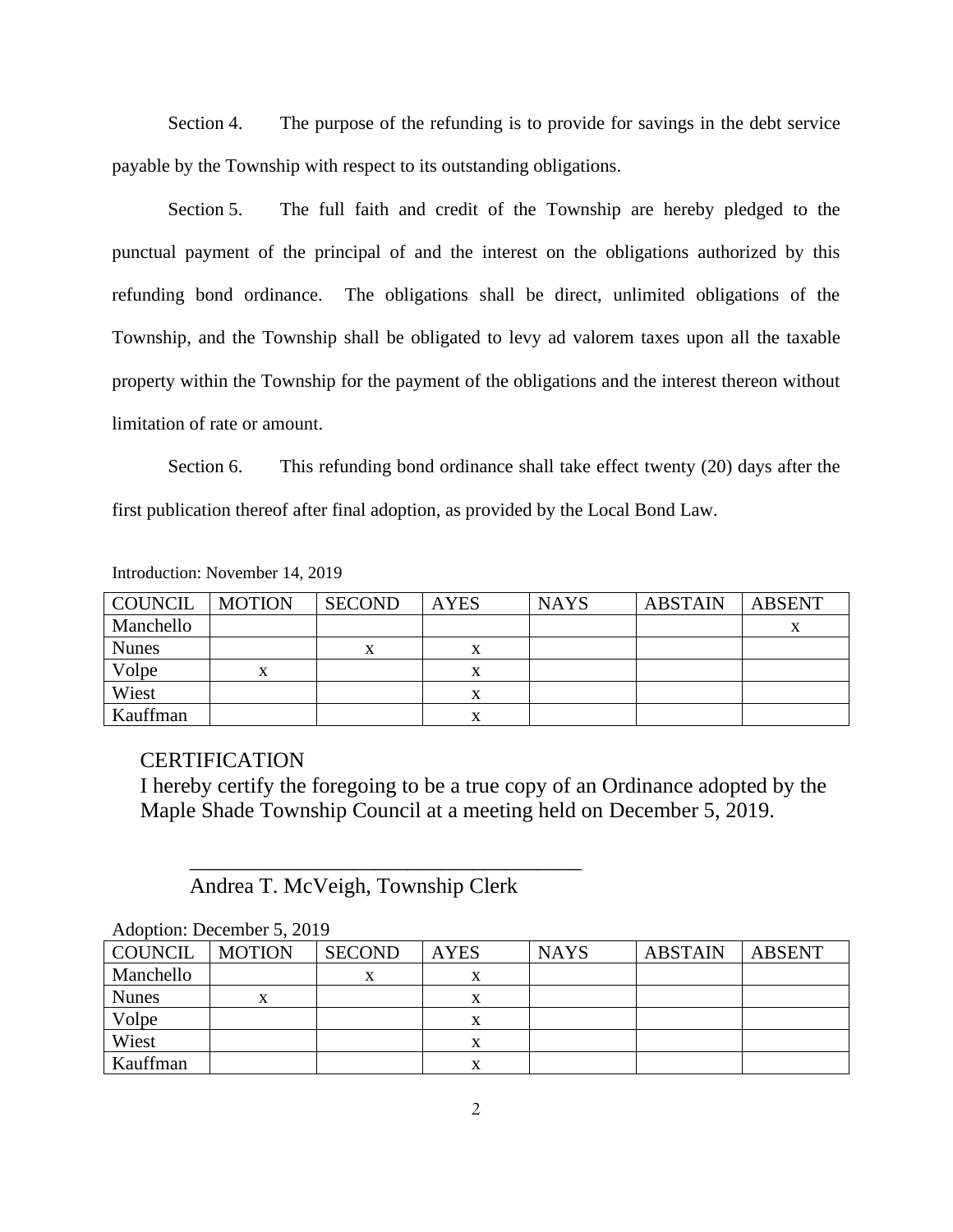#### **NOTICE OF PENDING REFUNDING BOND ORDINANCE**

**PUBLIC NOTICE IS HEREBY GIVEN** that the bond ordinance published herewith was duly introduced and passed upon first reading at a regular meeting of the of the governing body of the Township of Maple Shade, in the County of Burlington, State of New Jersey, on \_\_\_\_\_\_\_\_\_\_, Township. It will be further considered for final passage, after public hearing thereon, at a meeting of the governing body to be held at the Municipal Building, 200 Stiles Avenue, Maple Shade, New Jersey on \_\_\_\_\_\_\_\_\_ \_\_\_, Township at \_\_\_ o'clock \_M. During the week prior to and up to and including the date of such meeting copies of the full ordinance will be available at no cost and during regular business hours, at the Clerk's office for the members of the general public who shall request the same.

Andrea T. Mcveigh, Township Clerk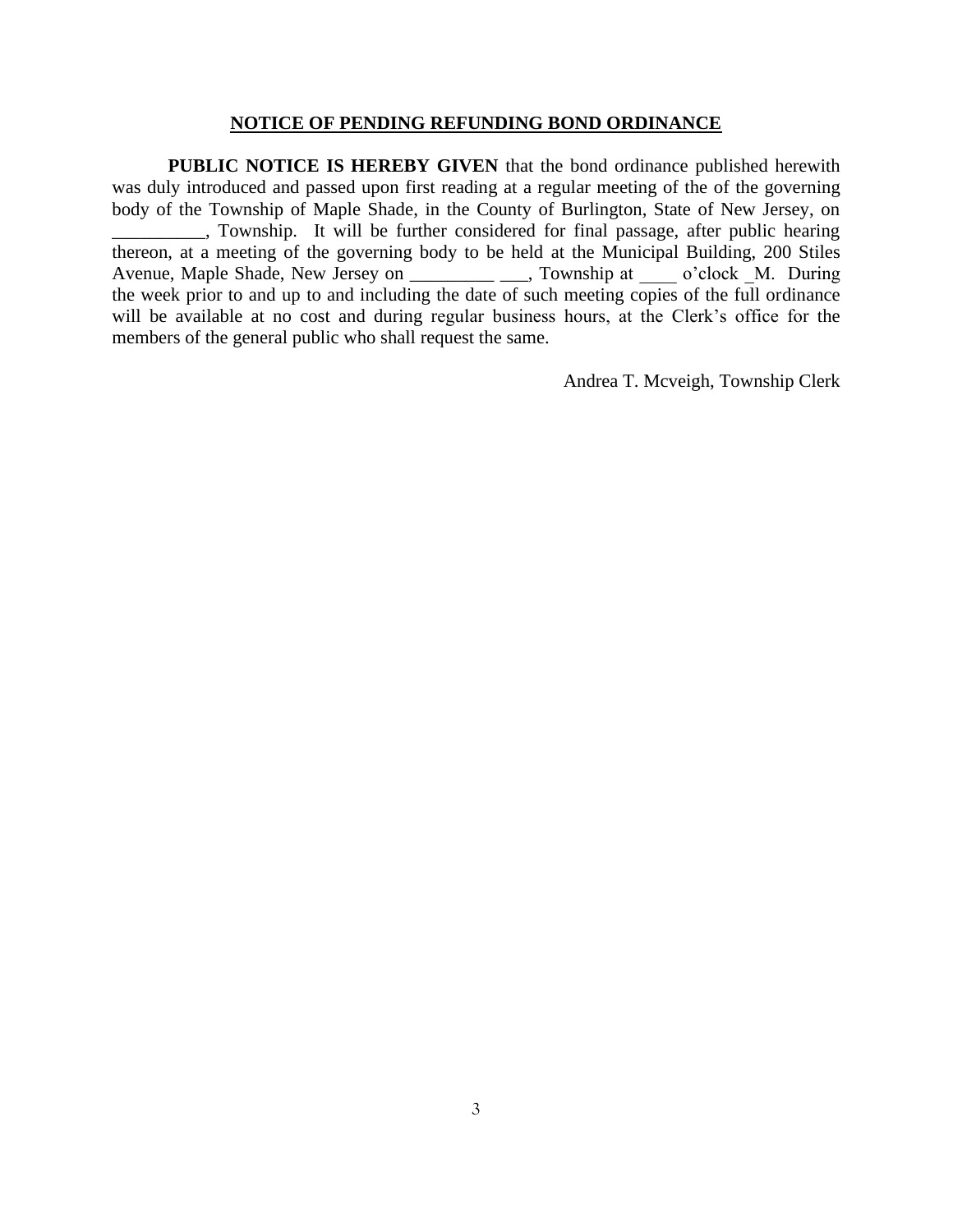#### **NOTICE OF ADOPTION OF REFUNDING BOND ORDINANCE**

**PUBLIC NOTICE IS HEREBY GIVEN** that the bond ordinance published herewith have been finally adopted by the governing body of the Township of Maple Shade, in the County of Burlington, State of New Jersey, on \_\_\_\_\_\_\_\_\_\_\_ \_\_\_, and the 20-day period of limitation within which a suit, action or proceeding questioning the validity of such bond ordinance can be commenced, as provided in the Local Bond Law, has begun to run from the date of the first publication of this notice.

Andrea T. Mcveigh, Township Clerk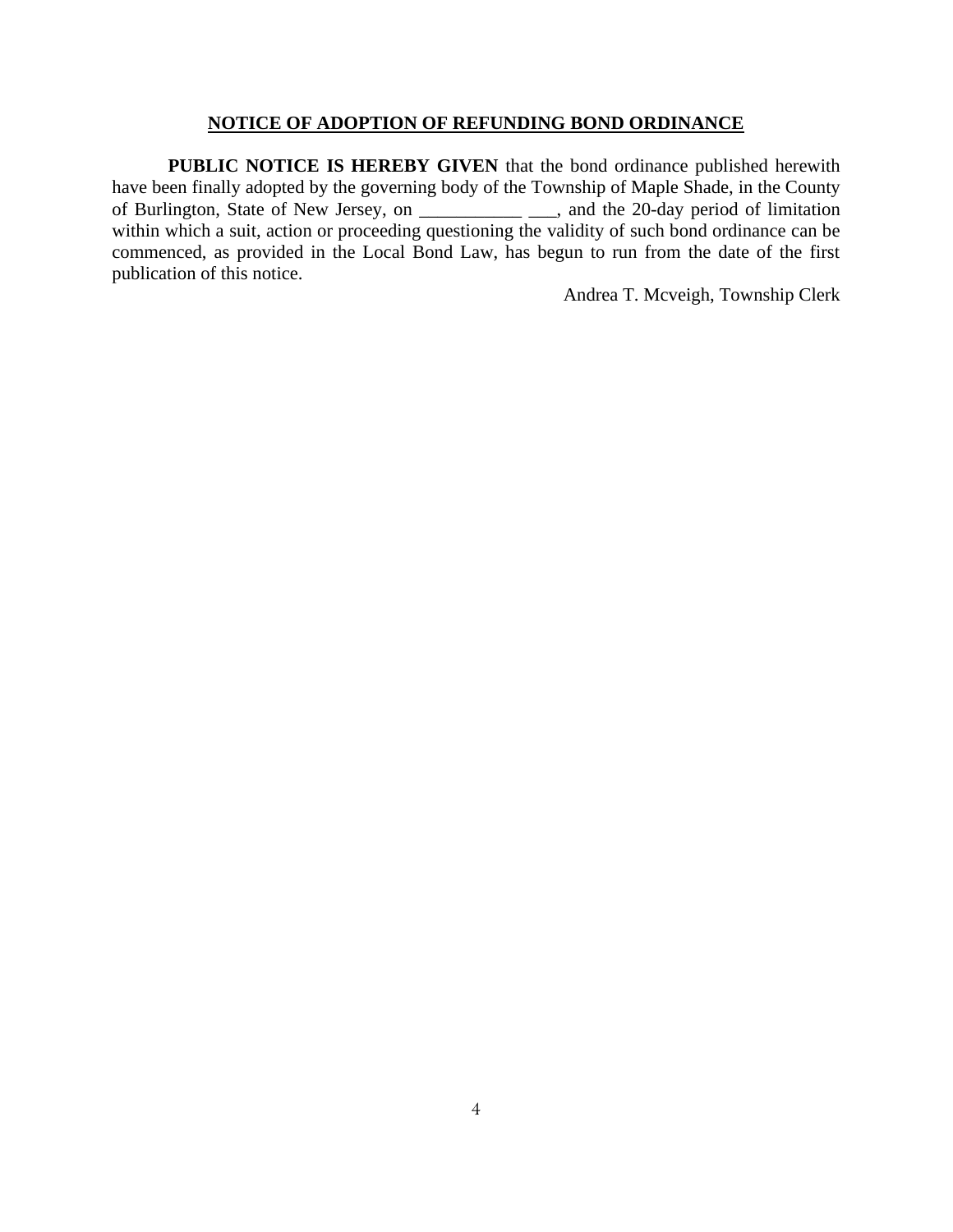## **CLERK'S CERTIFICATE**

I, Andrea T. Mcveigh, Township Clerk of the Township of Maple Shade, in the County of Burlington, State of New Jersey, HEREBY CERTIFY as follows that:

1. The attached copy of Ordinance No. \_\_\_\_\_\_\_\_\_\_\_ of said Township entitled as set forth below and finally adopted on \_\_\_\_\_\_\_\_\_, 2019, has been compared by me with the original thereof officially recorded in the Ordinance Book of the Township and is a true and correct copy thereof and of the whole of said original Ordinance. The title of said Ordinance is as follows:

## **REFUNDING BOND ORDINANCE OF THE TOWNSHIP OF MAPLE SHADE, IN THE COUNTY OF BURLINGTON, NEW JERSEY, PROVIDING FOR THE REFUNDING OF A CERTAIN WATER/SEWER UTILITY BOND OF THE TOWNSHIP AND APPROPRIATING AN AMOUNT NOT EXCEEDING \$3,500,000 THEREFOR AND AUTHORIZING THE ISSUANCE OF NOT TO EXCEED \$3,500,000 REFUNDING BONDS OF THE TOWNSHIP OF MAPLE SHADE FOR FINANCING THE COST THEREOF**

2. Said Ordinance was introduced in writing and read and passed on first reading at a regular meeting of the Township Council of said Township duly called and held on . 2019 (a true and correct copy of an extract of the minutes of the meeting is attached hereto), and was passed on second reading and finally adopted by the recorded affirmative vote of at least two-thirds of all the members of said Township Council, at a regular meeting thereof duly called and held on \_\_\_\_\_\_\_\_\_, 2019 <u>(a true and correct copy of an extract</u> of the minutes of the meeting is attached hereto), following the holding of a public hearing thereon at which all interested persons were given an opportunity to be heard.

3. Said Ordinance was published in full after first reading, on 2019, together with the Notice of Pending Refunding Bond Ordinance, containing the date of introduction, time and place of further consideration of said Ordinance (a true and correct copy of the affidavit of publication of said Ordinance is attached hereto).

4. On 2019, said Ordinance was posted on the bulletin board in the Municipal Building of the Township together with notice of the availability of copies of said Ordinance at the Office of the Clerk, and such copies of said Ordinance were made available to all members of the general public requesting the same.

5. After final passage, said Ordinance was published in full, together with a Notice of Adoption of Refunding Bond Ordinance, on  $\sim$  2019 in \_\_\_\_\_\_\_\_\_\_\_\_\_\_\_\_\_\_\_\_\_, a newspaper published in the County and circulating in the Township, and no protest by any person against making the improvement or issuing the indebtedness authorized in said Ordinance, nor any petition requesting that a referendum vote be

2581429v1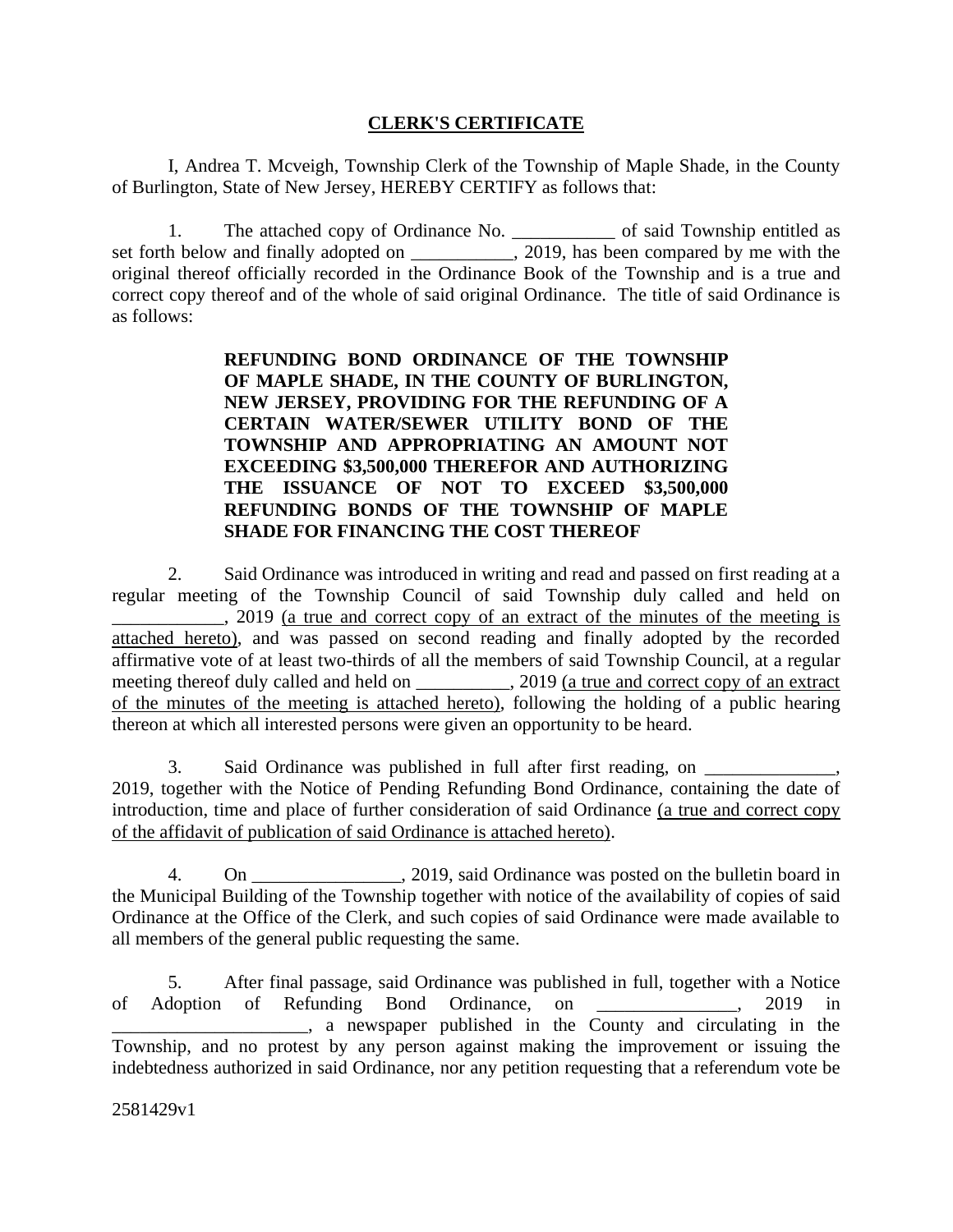taken on the action proposed in the Ordinance has been presented to the governing body or to me or filed in my office nor has any such action or proceeding questioning the validity of such Ordinance has been commenced within 20 days after such publication (a true and correct copy of the affidavit of publication of said Ordinance is attached hereto).

6. Said Ordinance when introduced was complete in the form in which it was finally adopted and remained on file in the Office of the Clerk for public inspection from the date of introduction to the date of final adoption (a certified copy of the adopted Ordinance, which was signed by the Mayor within 10 days of adoption, is attached hereto) .

7. The attached copy of a Supplemental Debt Statement has been compared by me with the original Supplemental Debt Statement of said Township, prepared as of \_\_\_\_\_\_\_\_, 2019, and sworn to on \_\_\_\_\_\_\_\_\_\_\_, 2019, by Brenda Sprigman, who was then the Chief Financial Officer of said Township, and filed in the office of said Clerk on \_\_\_\_\_\_\_\_\_\_\_\_\_\_\_\_\_\_\_\_\_\_\_\_\_\_\_\_\_, 2019, and that the same is a true and complete copy of said original Supplemental Debt Statement.

8. A complete, executed duplicate of the said original Supplemental Debt Statement was duly filed (before final adoption by the Township Council) in the Office of the Director of the Division of Local Government Services of the State of New Jersey on  $, 2019.$ 

IN WITNESS WHEREOF, I have hereunto set my hand and affixed the corporate seal of said Township this day of , 2019.

(SEAL)

Andrea T. Mcveigh, Township Clerk